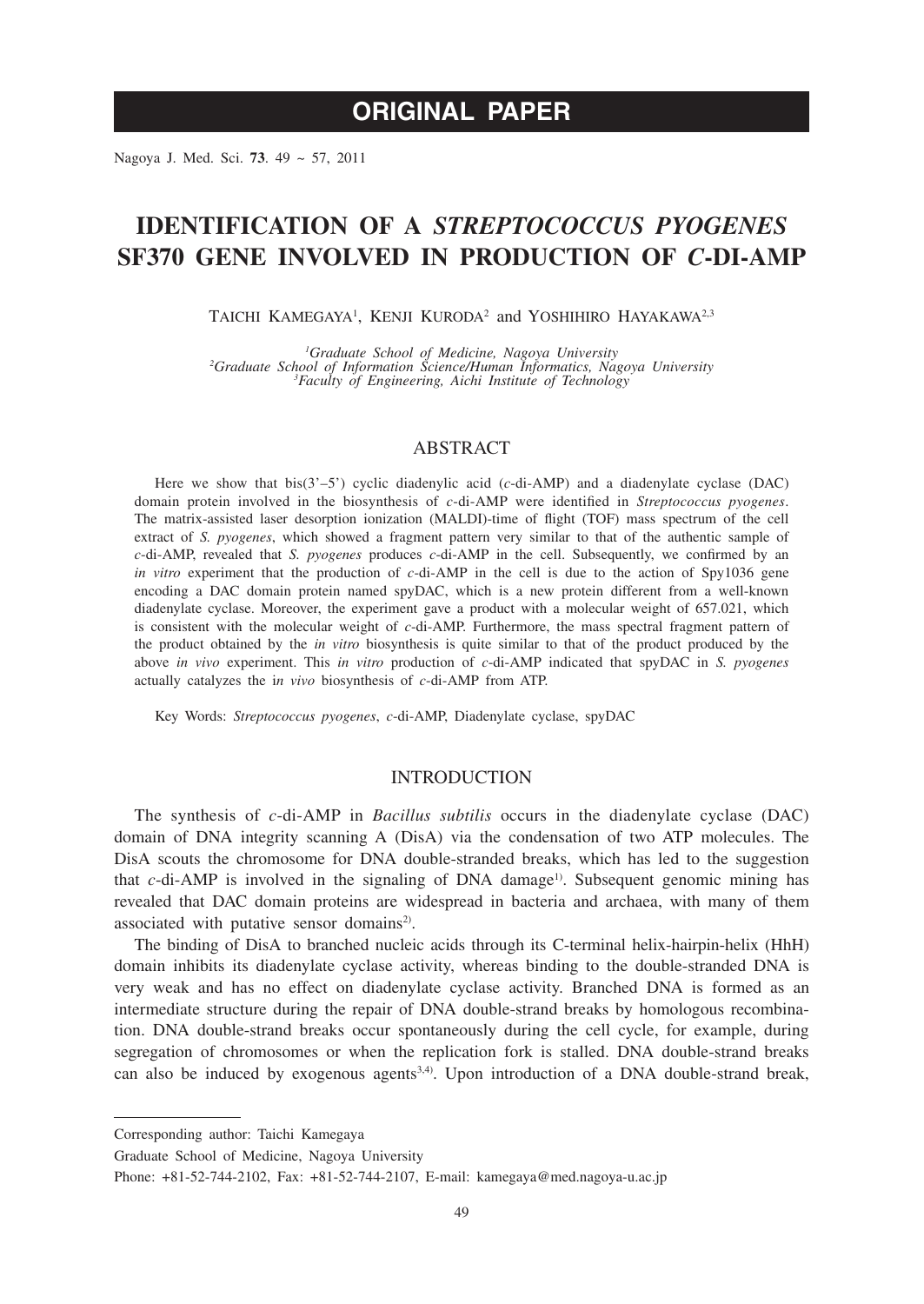DisA colonizes with the expected site of the lesion. Therefore, the creation of DNA double-strand breaks interferes with successful *c*-di-AMP production. In general terms, the regulatory role of *c*-di-AMP might also regulate the timing or amplitude of some cellular processes, some of which may be associated with chromosomal repair and damage signaling. Low *c*-di-AMP synthesis may be involved in adaptation failure caused by exceptionable stimuli such as ultra violet (UV) light, oxidative stress or DNA double-strand breaks<sup>2)</sup>.

Genomic analyses of Firmicutes have revealed that a DisA homolog is widespread in sporeforming bacteria such as *Bacillus spp.* and *Clostridium spp*. Incidentally, *S. pyogenes* is a human pathogen that causes a variety of clinical manifestations ranging from non-invasive diseases (e.g., pharyngitis and impetigo) to severe invasive infections (e.g., necrotizing fasciitis, sepsis, and toxic shock-like syndrome)5,6). However, *B. subtilis* is capable of sporulation, while *S. pyogenes* is not. Therefore, it is possible that DAC domain proteins, which would be responsible for different cellular processes, are present in *S. pyogenes*, and that their identification will help elucidate the survival strategy during the transition of *S. pyogenes* from persistence in the environment to survival in the human host. Thus, the goal of this study was to determine whether *c*-di-AMP is synthesized in *S. pyogenes*.

## MATERIALS AND METHODS

*Bacterial strains and growth conditions* The bacterial strains used in this study are listed in Table 1. *S. pyogenes* SF370 was grown in a brain heart infusion broth (BHI, BD, Franklin Lakes, New Jersey, U.S.) or on a BHI agar plate supplemented with 0.3 % Yeast extract (YE, BD) at 37°C without shaking.

*Escherichia coli* XL-1 blue was used for the host of plasmids. Transformants containing plasmids were grown at 37°C in Luria-Bertani (LB) broth or on LB agar plates. When required, LB broth and LB agar plates were supplemented with ampicillin and chloramphenicol to final concentrations of 100 and 50 μg/ml, respectively.

| Bacterial strain           | Characteristic / genotype                                                                                                                                                                        | Reference/source  |
|----------------------------|--------------------------------------------------------------------------------------------------------------------------------------------------------------------------------------------------|-------------------|
| S. pyogenes strain         |                                                                                                                                                                                                  |                   |
| SF370                      | emm1, $\varphi$ SF370.4, mutS <sup>+</sup> , mutL, ruvA                                                                                                                                          | 20                |
|                            |                                                                                                                                                                                                  |                   |
| Other strains              |                                                                                                                                                                                                  |                   |
| E. coli XL-1 blue          | endA1 gyrA96(nal <sup>R</sup> ) thi-1 recA1 re1A1 lac glnV44 F'[::Tn10 proAB <sup>+</sup> lacI <sup>q</sup> $\Delta$ (lacZ)M15] hsdR17(r <sub>k</sub> <sup>-</sup> m <sub>k</sub> <sup>+</sup> ) | laboratory strain |
| E. coli Rosetta 2          | $F$ ompT hsdS <sub>B</sub> (r <sub>B</sub> <sup>-</sup> m <sub>B</sub> <sup>-</sup> ) gal dcm pRARE2 (Cam <sup>B</sup> )                                                                         | laboratory strain |
| $XL$ -p $Cold$ -spy $1036$ | E. coli XL-1 blue with pCold-spy1036 vector                                                                                                                                                      | this study        |
| $Rosetta2-pCold-spy1036$   | E. coli Rosetta 2 with pCold-spy1036 vector                                                                                                                                                      | this study        |
| Rosetta2-pCold             | E. coli Rosetta 2 with pCold TF vector (Negative control)                                                                                                                                        | this study        |
| plasmid                    |                                                                                                                                                                                                  |                   |
| pCold TF vector            | Cold-shock expression vector                                                                                                                                                                     | 11,14             |
| Primers                    | Sequence <sup>a</sup>                                                                                                                                                                            |                   |
| exSpy1036F                 | GCCGCATATGAATAATTTATCTAGTATCGATATTAAATTTTTATTAAG                                                                                                                                                 | this study        |
| exSpy1036R                 | GCCGCTCGAGTCATTTAGATTTCCCTCCTAG                                                                                                                                                                  | this study        |
| pCold-TF-F2                | GCGAAAGTGACTGAAAAAG                                                                                                                                                                              | Takarab           |
| pCold-R                    | GGCAGGGATCTTAGATTCTG                                                                                                                                                                             | Takarab           |

Table 1 Bacterial strains, plasmids, and primers used in this study

a Newly introduced restriction sites are underlined.

<sup>b</sup> Primer was referred to manufacturer's protocol (http://catalog.takara-bio.co.jp/product/manual\_info.asp?unitid=U100004634).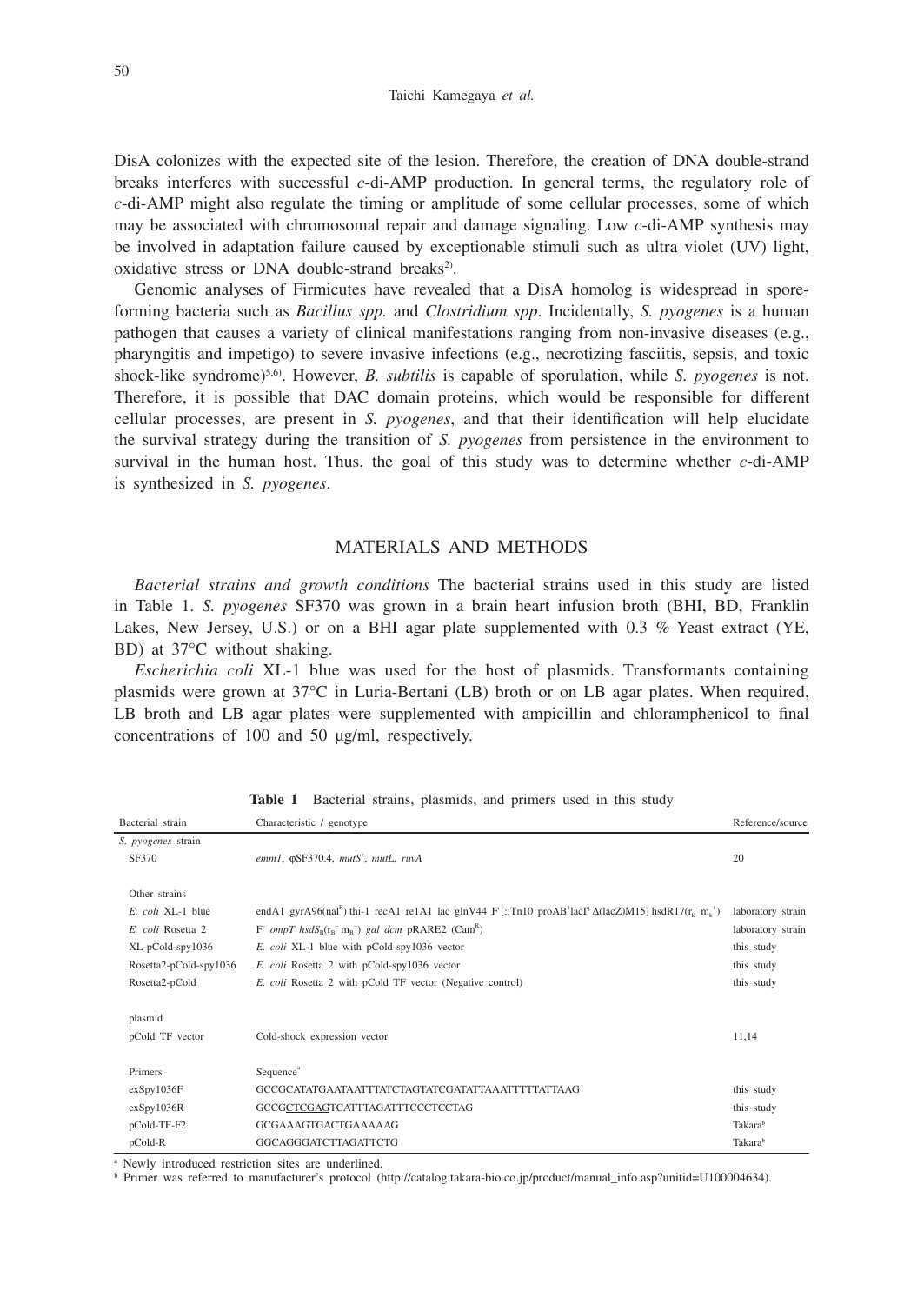*DNA manipulation* A DNA ligation reaction mixture was introduced by electroporation into *E. coli* Rosetta 2 (Merck, Whitehouse Station, New Jersey, U. S.). Electroporation for plasmids into bacterial cells was carried out according to the manufacturer's instructions. PCRs were performed using KOD plus DNA polymerase (TOYOBO, Osaka, Osaka). Restriction endonucleases and T4 DNA ligase were purchased from New England Biolabs (Ipswich, Massachusetts, U.S.) and Promega (Madison, Wisconsin, U. S.) respectively. All enzymes were used as recommended by suppliers. Purification of DNA fragments was carried out with a QIAquick PCR purification kit and/or a QIAquick gel extraction kit (QIAGEN, Strasse, Hilden, Germany), with the extraction of plasmid DNA performed using a QIAprep Spin Miniprep Kit (QIAGEN). The primers used in PCRs and sequencing reactions are listed in Table 1. Selected transformants were confirmed using PCR and sequence analysis as recommended by suppliers.

*Isolation and detection of c-di-AMP from S. pyogenes* The Isolation and detection of *c*-di-AMP was carried out as described previously<sup>7,8)</sup>, replacing bis (3'-5') cyclic diguanylic acid (*c*-di-GMP) to *c*-di-AMP. *S. pyogenes* overnight cultures were inoculated on BHI-YE agar plates. The bacterial cells were harvested the next day from the BHI-YE plates. For ethanol extraction, the bacterial cells (approximately 100 mg wet WT) were washed with water and resuspended in 300 μl of water. The suspension was heated at 100°C for 10 min and nucleotides were extracted twice with 700 μl of 70 % ice-cold ethanol. The extract was lyophilized and saved in a freezer. The extract equivalent to 100 mg cells was adjusted to 500 μl in 0.1 M ammonium acetate buffer pH 7.0. (Nacalai Tesque, Kyoto, Kyoto)

High-performance liquid chromatography (HPLC) was performed on a 250×3.0 mm reverse phase column (5C18-AR-II cosmosil/cosmogel packed column; Nacalai Tesque). Running conditions were optimized using synthetic *c*-di-GMP. Runs were carried out in 0.1 M ammonium acetate buffer pH 7.0 at 0.4 ml min–1 using a linear gradient. Fractions containing *c*-di-AMP of 800 μl were collected and lyophilized.

*Mass spectrometric analysis of fractions containing c-di-AMP* The collected fraction of 800 μl or synthetic *c*-di-AMP was applied on a stainless-steel target by fast evaporation method (matrx: α-cyano 4-hydroxycinnamic acid). After drying, MALDI-TOF mass spectrometric analysis was performed on an UltraflexIII (Bruker Daltonics, Billerica, Massachusetts, U. S.) mass spectrometer using a negative ion mode<sup>8)</sup>.

*Plasmid construction and introduction into E. coli Rosetta 2 competent cells* Spy1036 gene of *S. pyogenes* SF370 was amplified using primers exSpy1036F(5'-GCCGCATATGAATAATT TATCTAGTATCGATATTAAATTTTTATTAAG-3') and exSpy1036R(5'-GCCGCTCGAGTCATTTA GATTTCCCTCCTAG-3') for cloning. The purified fragment was ligated into Nde I and Xho I sites at pCold TF vector (TaKaRa, Otsu, Shiga)<sup>9,10)</sup> multi-cloning site, and the product was introduced into *E. coli* XL-1 blue strain with electroporation using a Bio-Rad gene pulser at 1.75 kV, 200  $Ω$ , and 25 μF. After selection, the transformant was confirmed by PCR, and pCold exSpy1036 was finally generated.

After 1 μg of pCold exSpy1036 was added to 20 μl of *E. coli* Rosetta 2 competent cells, the mixture was incubated on ice for 5 min, after which it was heated for 30 sec in a water bath, and heated mixture was incubated on ice for 2 min. Then, 250 μl of SOC medium was added to the mixture, and incubated at  $37^{\circ}$ C for 1 hour. Adequate cells were inoculated into the selective medium, and transformants were selected.

*Expression and purification of spyDAC. E. coli* Rosetta 2 carrying pCold exSpy1036 was grown in the medium with ampicillin (100 μg/ml) and chloramphenicol (50 μg/ml), and the expression was induced by cold shock (15°C) at OD<sub>660</sub> 0.4 for 30 min. Isopropyl 1-thio-β-Dgalactopyranoside was then added to the culture at a final concentration of 0.5 mM and incubated at 15°C for 3 hours with shaking. After collection with centrifugation, the cells were resuspended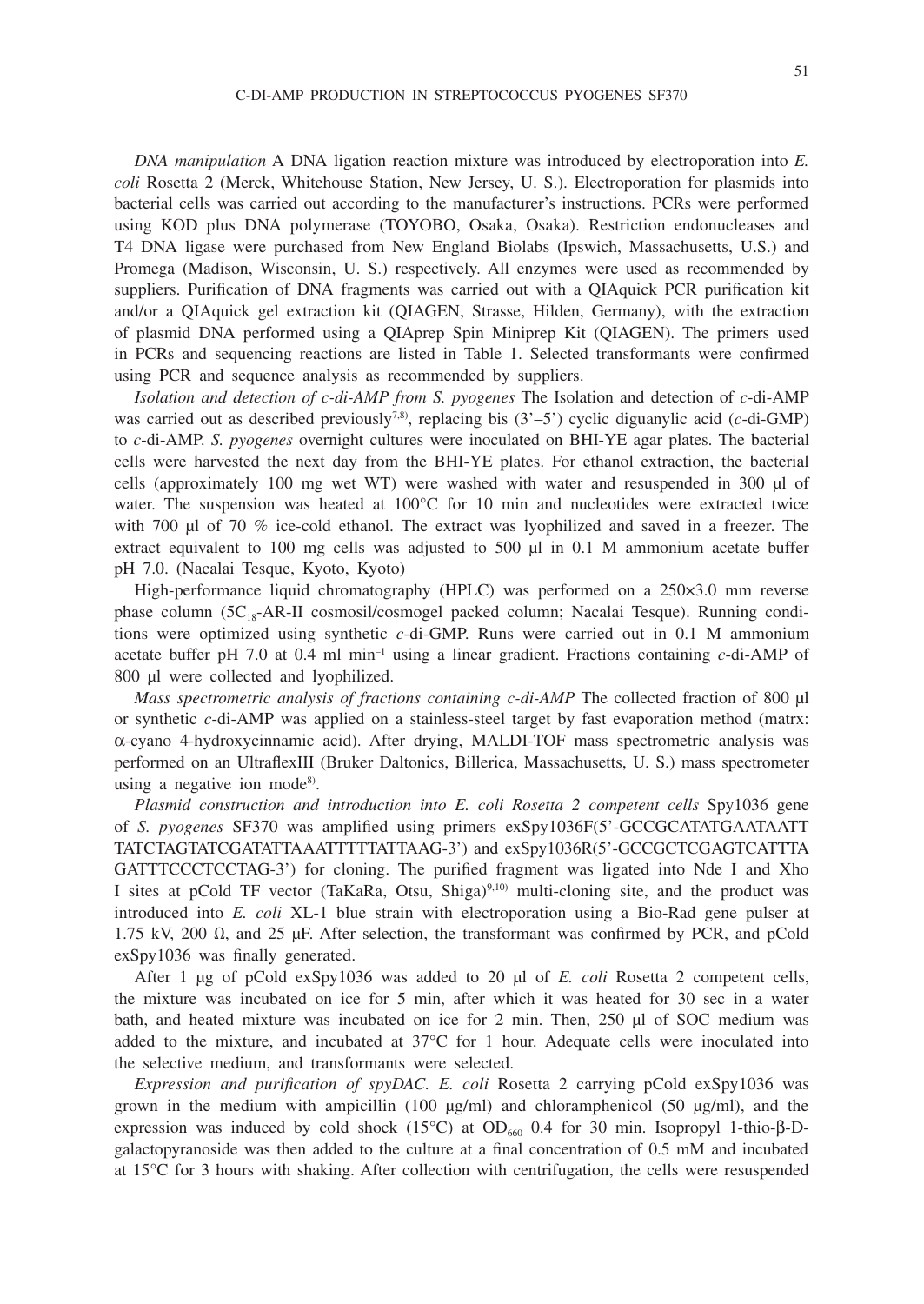in 15 ml lysis buffer with an Ni-NTA fast start kit (QIAGEN). The suspension was incubated on ice for 30 min, centrifuged at  $14,000 \times g$ , and the supernatant was collected. 0.01 g of imidazole was added, it and the solution was loaded onto Ni-NTA column. Which was then washed twice with wash buffer. The His<sub>6</sub> protein was eluted with 1 ml of the buffer containing 250 mM imidazole. The expression and purification of the protein were carried out as recommended by suppliers. The eluted protein fraction was dialyzed overnight in Slide-A-Lyzer 10,000 molecular weight cut-off dialysis cassettes (Thermo Fisher Scientific, Waltham, Massachusetts, U. S.) against a reaction buffer (100 mM NaCl, 40 mM Tris-HCl, pH 7.8, 10 mM MgCl<sub>2</sub>). The extracted  $His<sub>6</sub>$ protein was examined for purify with SDS-PAGE, and the concentration was measured using a bicinchoninic acid (BCA) protein assay kit (Thermo Fisher Scientific).

*Synthesis of c-di-AMP with enzyme assay In vitro* enzymatic synthesis of *c*-di-AMP was carried out with the method of Witte G *et al.*1) in dependence upon the enzymatic assay11,12,13,14,15). A reaction mixture containing the purified 5  $\mu$ M His<sub>6</sub> protein in 100 mM NaCl, 40 mM Tris-HCl, pH 7.8, 10 mM  $MgCl<sub>2</sub>$  and 100  $\mu$ M ATP was prepared, and the resulting mixture was then incubated at 37°C for 1 hour. After the incubation, the mixture was immediately precipitated by heating for 2 min at 100°C followed by centrifugation for 1 min at 14,000 rpm. One hundred μl of the suspension was analyzed with HPLC as described above. An equivalent to the reaction mixture of 600 μl was applied to MALDI-TOF mass spectrometric analysis.

#### RESULTS

To determine whether *c*-di-AMP is produced in *S. pyogenes* SF370 cell, nucleotides were extracted with ethanol<sup>8)</sup> and the cell extract was analyzed with reversed-phase HPLC coupled with MALDI-TOF analysis using the conditions optimized for separation and detection of *c*-di-AMP (Fig. 1B). The retention time  $(t<sub>r</sub>)$  of synthetic *c*-di-AMP (Biolog, Flughafendamm, Bremen, Germany) represents 20.6 min under these conditions. The same retention time was observed in the extract from *S. pyogenes* SF370 (Fig. 1A).

The relevant fraction was collected and subjected to MALDI-TOF analysis to verify the presence of *c*-di-AMP. The mass/charge (*m*/*z*) ratio of *c*-di-AMP (*m*/*z* = 657.001) was detected in fractions from the extract of *S. pyogenes* SF370. In addition, the MS/MS spectra of the [M-H]– ion at *m*/*z* 657 yielded identical fragmentation products (Fig. 2 C and D) for both of the isolated and synthetic *c*-di-AMP compounds (Fig. 2 A and B).

Consequently, these experiments suggested that *S. pyogenes* SF370 synthesizes *c*-di-AMP *in vivo*. Genomic analysis revealed that a gene encoding a protein comparable to DisA in *B. subtilis* was not present in *S. pyogenes* SF370. However, a protein, which was encoded by spy1036, containing a sequence with high scores of identity and similarity to the DAC domain was found with a BLAST search (Fig. 3). We therefore speculated that the spy1036 protein belonged to the protein family containing a DAC domain and designated it as spyDAC. Römling<sup>2)</sup> has reported that spyDAC is composed of a trans-membrane domain (TM-DAC domain) and a DAC domain without a DNA-binding domain (HhH domain). Thus, spyDAC has a considerably different domain structure compared with that of DisA. Moreover, it seems likely that spyDAC possesses the DAC activity since the protein contains the Asp- Gly- Ara (DGA) and Arg- His-Arg (RHR) motifs responsible for the cyclase reaction (Fig. 3).

We therefore tested whether spyDAC synthesizes *c*-di-AMP from ATP *in vitro*. *In vitro* enzymatic activitiy of spyDAC was investigated as follows; spy1036 gene was cloned into pCold exSpy1036 and spyDAC was overexpressed in *E. coli* Rosetta 2. spyDAC was purified and assayed for various nucleotides. The assay buffer and reaction conditions were essentially as described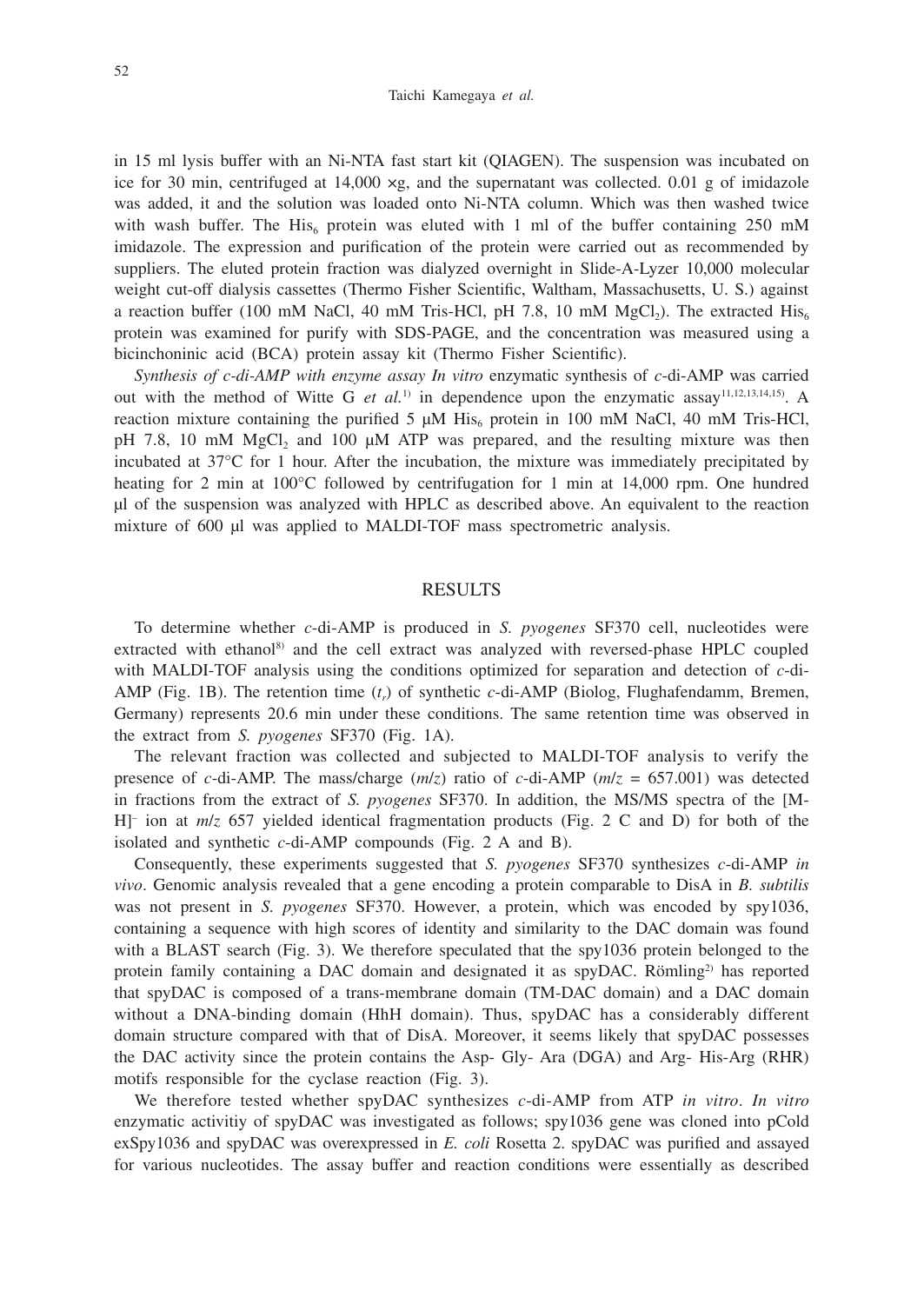

**Fig. 1** Detection of *c*-di-AMP in nucleotide extracts from *S. pyogenes* SF370 by HPLC analysis. An overlay of the *A*254 curves from reverse-phase HPLC analysis of extracts from *S. pyogenes* SF370 grown on BHI-YE agar plates at 37°C overnight was shown (A). The peak at 20.6 min represents *c*-di-AMP, as determined from its correspondence to the retention time of chemically synthetic *c*-di-AMP (B). For the assessment of DAC activity, synthetic *c*-di-AMP was added to nucleotide extract and represented traces from the HPLC analysis of the *S. pyogenes* extract containing synthetic *c*-di-AMP (C).



**Fig. 2** Detection of *c*-di-AMP *in vivo*. MALDI-TOF analysis of relevant HPLC fractions was performed in the negative-ion detection mode. *c*-di-AMP was detected at a mass-to-charge ratio  $(m/z)$  of 657 [M-H]. Fractions were derived from synthetic *c*-di-AMP (positive control) (A) and *S. pyogenes* SF370 (B). Three major ions were visible in the fragmentation pattern, whereby *m*/*z* 133 and 521 corresponded to products from single bond fragmentation. Black lines indicate ion fragmentation by single- and double-bond cleavage as detected by MS/MS displayed in C and D.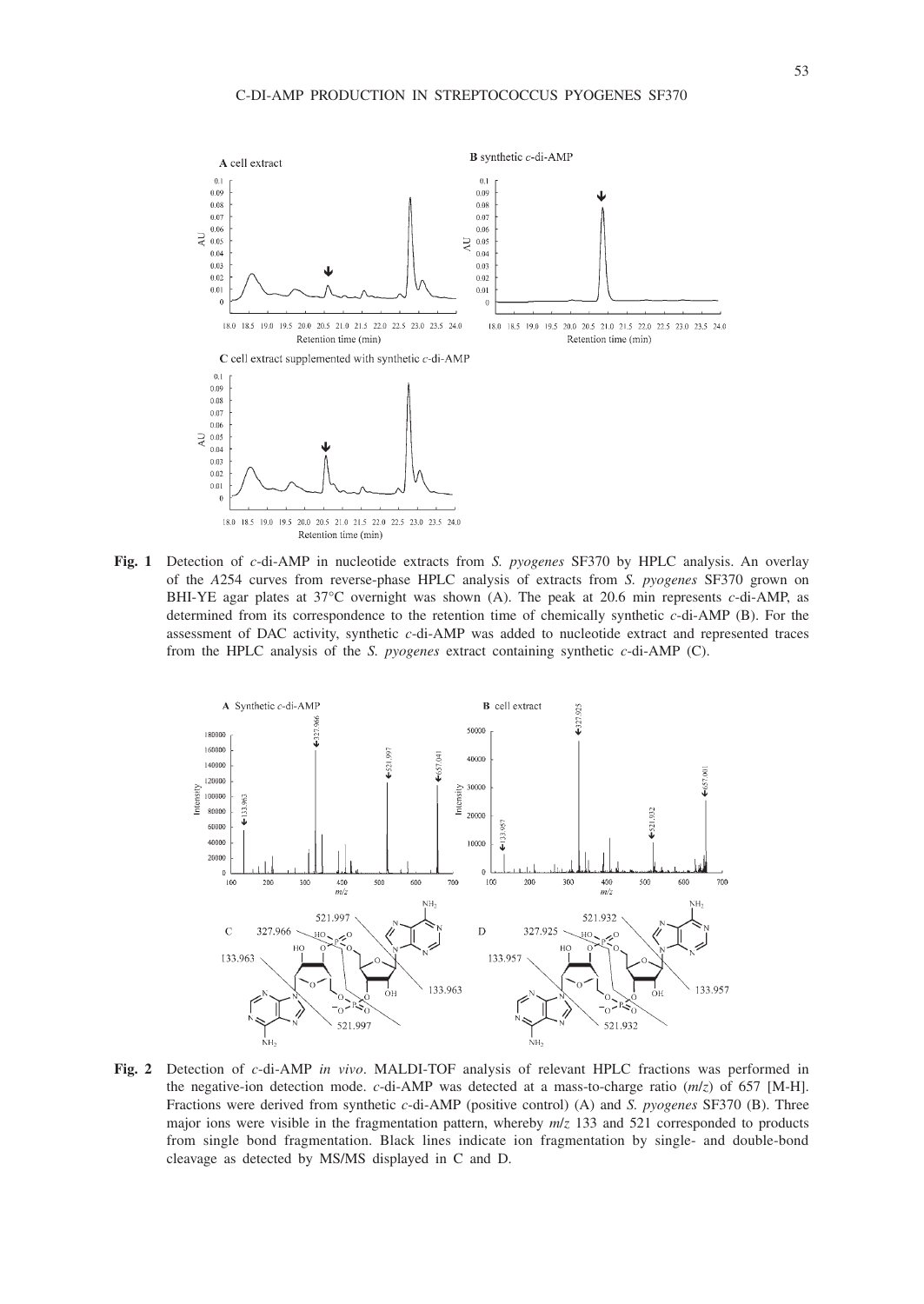

**Fig. 3** Domain structure of *S. pyogenes* SF370 spyDAC. Schematic representation of the domain structures of DisA in *B. subtilis* (BsuDisA, Accession No. P37573) and spyDAC in *S. pyogenes* (spyDAC, Accession No. Q99ZX0), respectively (A). The number represents amino acid residues. The percentages in parentheses between the two DAC domains indicate sequence identity and strong similarity. Sequence alignment of DisA and spyDAC (B). Notable functional motifs were annotated as DGA and RHR. Residues that bound the *c*-di-AMP or 3'-deoxyATP ligands were indicated (\*). Colored residues were indicated in red (identical), green (strongly similar) and purple (somewhat similar).



**Fig. 4** HPLC analysis of the DAC reaction products. Purified spyDAC (5 μM) was incubated for 1 hour with 100 μM ATP. Nucleotides were separated on a 250×3.0 mm reverse-phase column. For the confirmation of DAC activity, synthetic *c*-di-AMP was added to the reaction mixture, and represented traces from the HPLC analysis of reaction mixtures containing synthetic *c*-di-AMP (A). Fractions were analyzed by MALDI-TOF analysis (B).

above. The reaction mixture was analyzed by reversed-phase high-pressure liquid chromatography (HPLC) coupled with MALDI-TOF analysis using the condition optimized for the separation and detection of *c*-di-AMP. A weak signal at the same retention time as that of synthetic *c*-di-AMP was detected in the reaction mixture containing spyDAC, whereas no relevant signal was present in the negative control (Fig. 4A). We also confirmed that the reaction product fraction subjected to MALDI-TOF analysis revealed a prominent  $[M-H]$ <sup>-</sup> ion at mass/charge  $(m/z)$  ratio of *c*-di-AMP (*m*/*z* = 657.021). Moreover, the MS/MS spectra of the [M+H]+ ion *m*/*z* 657 yielded identical fragmentation products for the isolated compound and chemically synthetic *c*-di-AMP (Fig. 4B).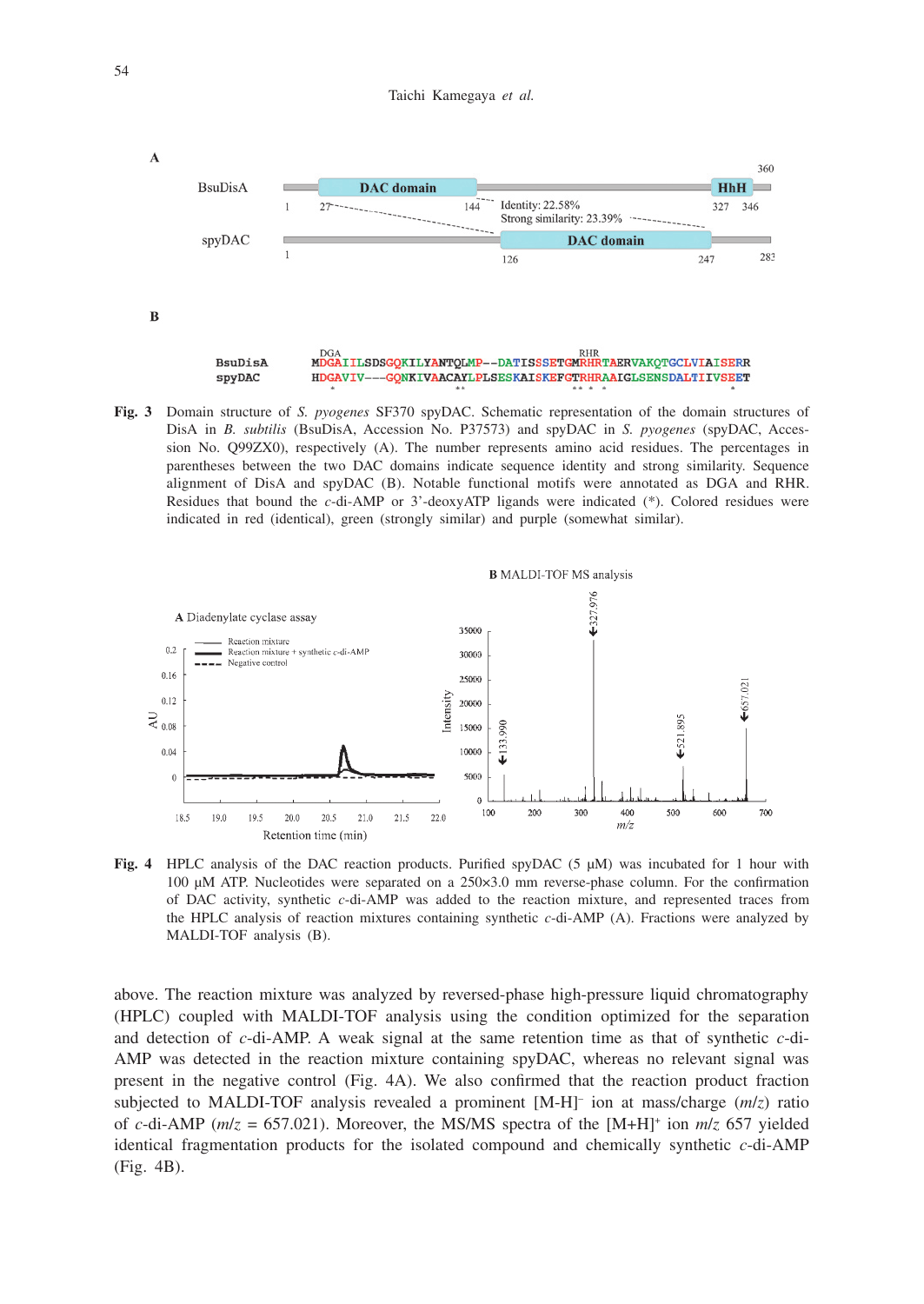55

Consequently, we concluded that spyDAC synthesizes *c*-di-AMP from ATP *in vitro*. Therefore, we attempted to generate spy1036 mutant strain to reveal the function of the protein. However, the mutant strain could never have generated because spy1036 gene is the lethal gene in *S. pyogenes* SF370.

## **DISCUSSION**

Protein analysis of *Streptococcus pneumoniae* SP6-BS73 revealed that streptococci possess DAC-ybbR (ybbR: a domain of unknown function found in *B. subtilis* and other gram-positive bacteria), another DAC domain protein that is distinct from spyDAC. For this reason, *c*-di-AMP biosynthesis in *S. pyogenes* was hypothesized to be due to the cooperative activity of both spyDAC and DAC-ybbR. Thus, we searched for a DAC-ybbR protein homolog in the *S. pyogenes*  SF 370 genome database. Our search showed that *S. pyogenes* had a protein with a ybbR domain. However, this protein contained no amino acid sequence equivalent of the DAC domain. We thus speculate that instead of a cooperative activity, spyDAC independently synthesizes *c*-di-AMP from ATP in *S. pyogenes*. Analysis of the genome of *S. pyogenes* SF370 also revealed that spyDAC is the only DAC-related protein in this strain.

We speculated about the function of spyDAC and *c*-di-AMP. *In vivo* observations from a previous study showed that DisA diffuses through the bacterial cell as a single focus that pauses at the site of DNA double strand breakage, thereby delaying sporulation<sup>3)</sup>. Based on biochemical studies, it is presumed that octameric DisA produces *c*-di-AMP while scanning the DNA with its outwardly oriented HhH domains, and that DisA binding to branched nucleic acids subsequently inhibits *c*-di-AMP production. Consequently, it is likely that the decrease in *c*-di-AMP concentrations is associated with damage signaling. When DisA and spyDAC are compared, there is a significant difference in the intracellular location between DisA and spyDAC. As reported by Witte *et al.*1), DisA is localized in the cytosol. However, it is likely that spyDAC would be associated with the cell membrane, since spyDAC contains a TM domain at its N-terminal. It is also likely that the difference in the localization of DisA and spyDAC in a cell reflect receptor stimuli. spyDAC which localizes at the cell membrane may be responsible for the detection of a signal of damaged cell membrane or cell wall.

We investigated whether other Firmicutes bacteria also possess proteins similar to spyDAC and found that spyDAC-like proteins were identified in numerous species of bacteria. For example, *Streptococcus thermophilus* CNRZ368 has an analogous protein encoded by *ossG* (Accession No. AY386239), which is essential for defense against oxidative stress. Since *ossG* mutant shows a significant decrease in survival when exposed to methyl viologen, it is possible that the *ossG* gene is specific to such a stress<sup>15</sup>. We formulated a hypothesis based on the cellular localization of spyDAC and the reported function of DisA. spyDAC might use *c*-di-AMP as a messenger for damage signal in order to detect a damaged cell wall or cell membrane, and would thus induce the expression of genes for the repair of the damage in *S. pyogenes*.

Using a database search, we also identified homologues of spyDAC in other genera such as Cyanobacteria, Acidobacteria, Spirochaetes, Aquificales, and Deinococcus-Thermus. As the only oxygenic photosynthetic bacteria in this group, Cyanobacteria, produce oxygen that eventually generates oxygen radical species. Although Cyanobacteria are necessary to form a protective mechanism against oxygen radicals<sup>16,17</sup>), it is strongly suggested that they utilize a spyDAC homologue as a means of detecting oxidative stress at the sites of cell walls and cell membranes.

In another respect, the role of *c*-di-AMP is extremely interesting. *c*-di-AMP is a chemical belonging to 2', 5'-phosphodiester-linked oligoadenylates (2-5A), which is a structurally unique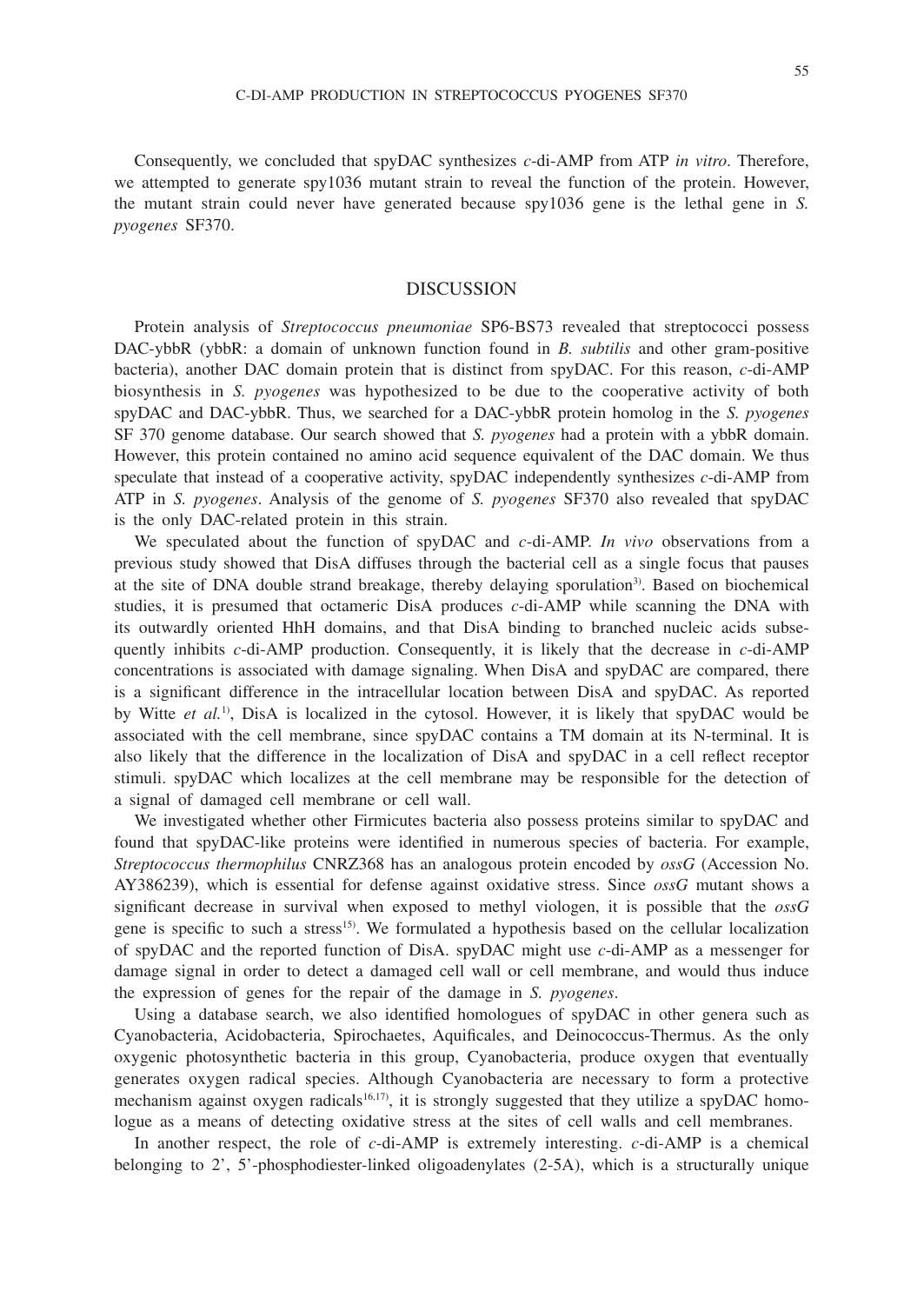Taichi Kamegaya *et al.*

and biologically important class of compounds. One of those compounds, which is detected in the cytoplasmic extracts of interferon-treated cells, is thought to play a major role in the antiviral and antiproliferative actions of interferons<sup>18)</sup>. Structural differences between *c*-di-AMP and 2-5A, such as their binding sites and presence or absence of cyclization are easily understandable, and cyclization takes advantage of their structural stability. Thus, it is expected that *c*-di-AMP would express antiviral activity similar to that of 2-5A, and that *c*-di-AMP would be involved in the defense system such as phage shock protein (PSP) against bacteriophage infection<sup>19)</sup>. This putative physiological activity might be applicable as an antiviral agent. Consequently, this paper may serve as a stepping stone for further development.

In conclusion, it is possible that a regulatory system based on spyDAC would detect not only a process of chromosome segregation, but would also recognize various stimuli such as UV and radicals that can damage growth in natural and/or host environments. Bacteria are almost ubiquitous throughout the biosphere and have adapted to various environments. In the long course of evolution and differentiation, bacterial growth would have been protected through the elimination of the unfavorable effects of environmental factors by various mechanisms such as DAC domain proteins. Further research will reveal not only the function of DAC domain proteins, but also the physiological activities of *c*-di-AMP, thus uncovering the survival strategy of bacteria in considerable detail.

## ACKNOWLEDGMENTS

MALDI-TOF-MS (UltraflexIII, Bruker Daltonics) data were obtained at Chemical Instrumentation Facility, Research Center for Materials Science, Nagoya University. We are grateful to Dr. K. Oyama (Chemical Instrumentation Facility, Research Center for Materials Science, Nagoya University) for performing the elemental analyses.

### REFERENCES

- 1) Witte G, Hartung S, Buttner K, Hopfner KP. Structural biochemistry of a bacterial checkpoint protein reveals diadenylate cyclase activity regulated by DNA recombination intermediates. *Mol Cell*, 2008; 30: 167–178.
- 2) Römling U. Great times for small molecules: c-di-AMP, a second messenger candidate in bacteria and archaea. *Sci Signal*, 2008; 1: 39–42.
- 3) Bejerano-Sagie M, Oppenheimer-Shaanan Y, Berlatzky I, Rouvinski A, Meyerovich M, Ben-Yehuda1 S. A checkpoint protein that scans the chromosome for damage at the start of sporulation in *Bacillus subtilis. Cell*, 2006; 125: 679–690.
- 4) Burkholder WF, Kurtser I, Grossman AD. Replication initiation proteins regulate a developmental checkpoint in *Bacillus subtilis. Cell*, 2001; 104: 269–279.
- 5) Bisno AL, Brito MO, Collins CM. Molecular basis of group A streptococcal virulence. *Lancet Infect Dis*, 2003; 3: 191–200.
- 6) Cunningham MW. Pathogenesis of group A streptococcal infections. *Clin Microbiol Rev*, 2000; 13: 470–511.
- 7) Hyodo M, Sato Y, Hayakawa Y, Karaolis KR. Chemical behavior of bis(3'–5')diguanylic acid in aqueous solutions. *Nucleic Acid Symp Ser*, 2005; 49: 117–118.
- 8) Simm R, Morr M, Kader A, Nimtz M, Römling U. GGDEF and EAL domains inversely regulate cyclic di-GMP levels and transition from sessility to motility. *Mol Microbiol*, 2004; 53: 1123–1134.
- 9) Qing G, Li-Chung M, Khorchid A, Swapna GVT, Mal TK, Takayama MM, Xia B, Phadtare P, Ke H, Acton T, Montelione G, Ikura M, Inoue M. Cold-shock induced high-yield protein production in *Escherichia coli. Nat Biotechnol*, 2004; 22: 877–882.
- 10) Stoller G, Rucknagel KP, Nierhaus KH, Schmid FX, Fischer G, Rahfeld A. A ribosome-associated peptidyl-